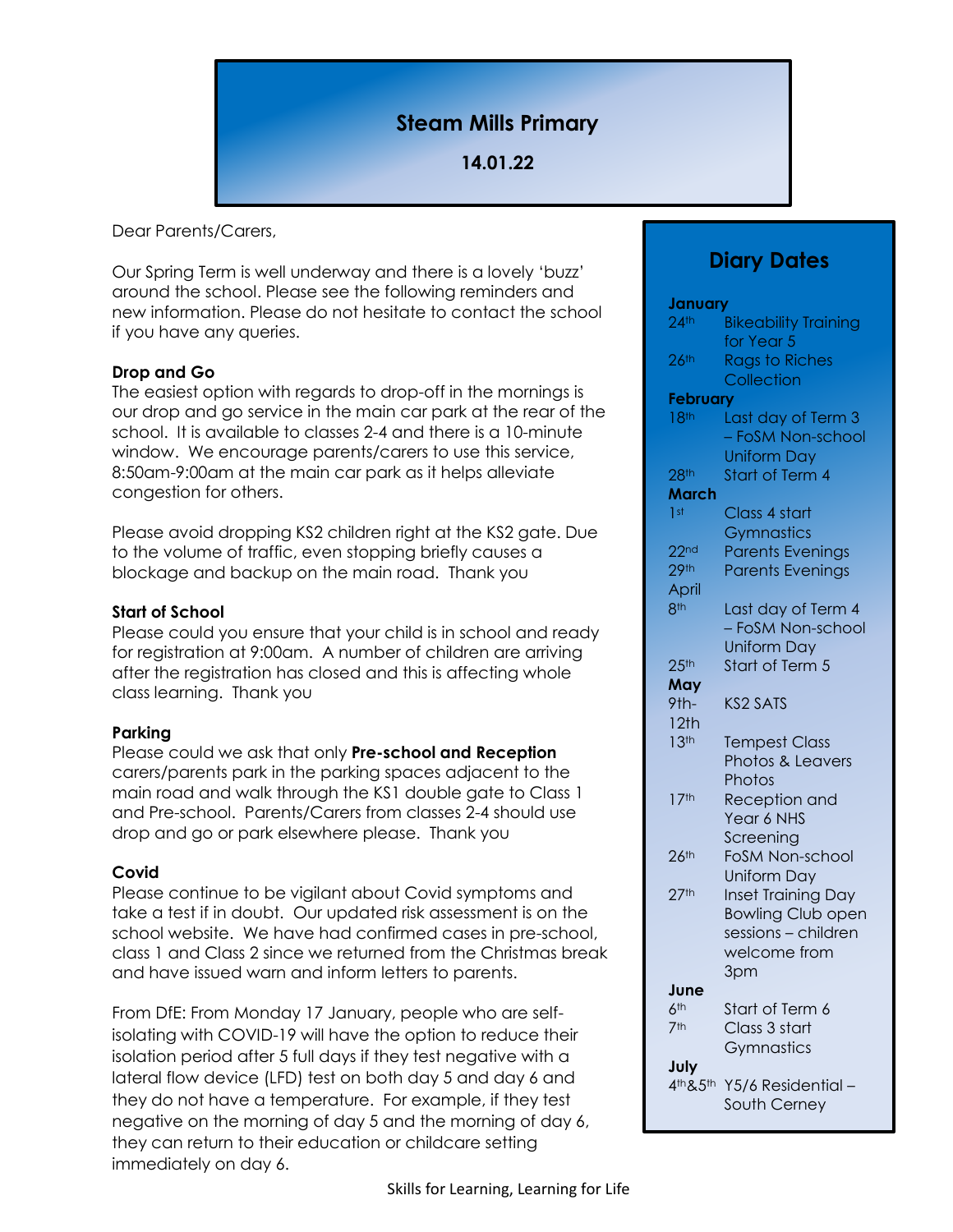The first test must be taken no earlier than day 5 of the self-isolation period, and the second must be taken the following day. All test results should be [reported to NHS Test and Trace.](https://www.gov.uk/report-covid19-result?utm_source=14%20January%202022%20C19&utm_medium=Daily%20Email%20C19&utm_campaign=DfE%20C19)

If the result of either of their tests is positive, they should continue to self-isolate until they get negative results from two LFD tests on consecutive days or until they have completed 10 full days of self-isolation, whichever is earliest.

Anyone who is unable to take LFD tests or anyone who continues to have a temperature will need to complete the full 10 day period of self-isolation.

#### **School Office**

We are currently experiencing busy peak times (8:45am-9:15am and 3:00pm-3:30pm) in the school office and apologise if the phone line is not answered. Please do leave a message when prompted and Miss Agg will call you back if necessary.



# **Head Teacher Certificates**

**Pre-school Bertie** – for independently putting own coat on. **Class 1 Emmie** – for writing about a giant. **Lily –** for artwork, painting in the style of Mondrian. **Class 2 Arlo** – for excellent writing about being friends with a Yeti. **Blair** – for recognising shapes well. **Class 3 Toby** – for using resources in maths to improve subtraction.

**Elwood** – for excellent colour blending with watercolours

**Class 4**

**Tiffany** – for showing a good work ethic. **David** – showing good responses in guided

#### **Class 4 Residential Trip**

We are delighted to inform you that we have booked a residential trip for Class 4 to South Cerney Outdoor, Cirencester. This will be taking place on Monday 4<sup>th</sup> July and Tuesday 5<sup>th</sup> July 2022. More details to follow once the timetable and costings have been finalised. In the meantime, you can watch a promotional video here: <https://www.youtube.com/watch?v=ymbw5rc5HeM>

#### **Pre-school**

If you have a child who turns 3 this year and are interested in finding out more about our Preschool setting, please contact the school office. Currently Monday's are fully booked but there are spaces on other days. Many thanks

#### **Term Times – September 2022 – July 2023**

We have finalised the terms times, with inset days, for the next school year and have attached this for your information.

### **Rights Respecting**

We have focussed on 'The right to access education that develops talent and personality' (Article 29). At Steam Mills, we offer a large range creative activities to enable all children to reach their potential. These extra-curricular opportunities include:

- Yoga
- Gymnastics at Coleford
- Prostars coaches- rugby, football, hockey, netball, basketball, tennis and more.
- Off-site sport tournaments for upper KS2
- Enhancement days with Prostars glow in the dark dodgeball, Olympic tournaments which included introduction to new activities e.g. Archery
- Now Press Play, virtual experience for all pupils
- Swimming at Cinderford leisure (for more year groups than statutory requirements)
- Art- watercolour painting, drawing, clay, sewing, printing and more.
- Music- Ukulele/Violin/pBuzz Gloucestershire music
- Purple mash for ICT
- Salut for French in KS2
- External visitors Gloucestershire Constabulary, London Sinfonietta and Authors